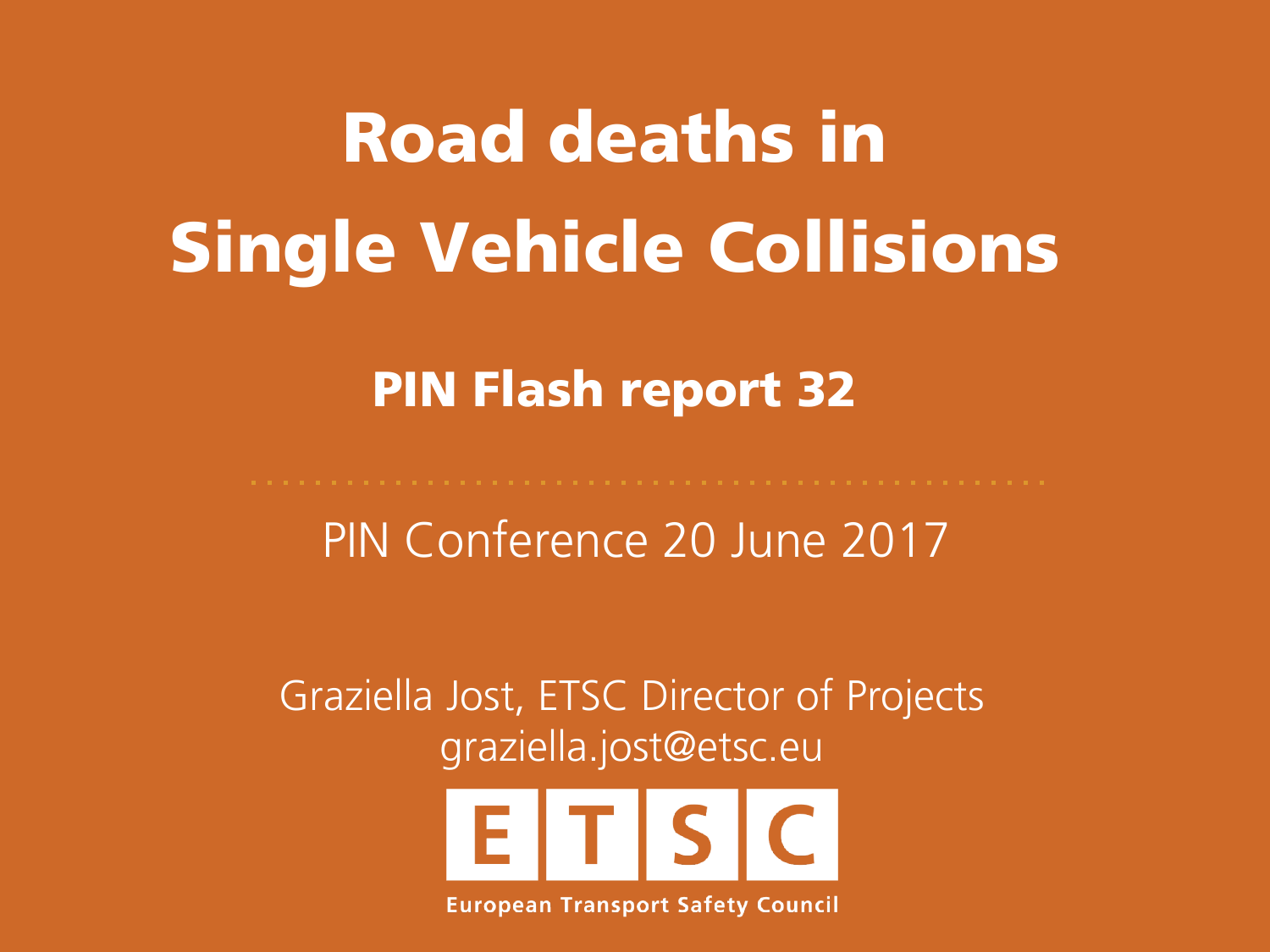



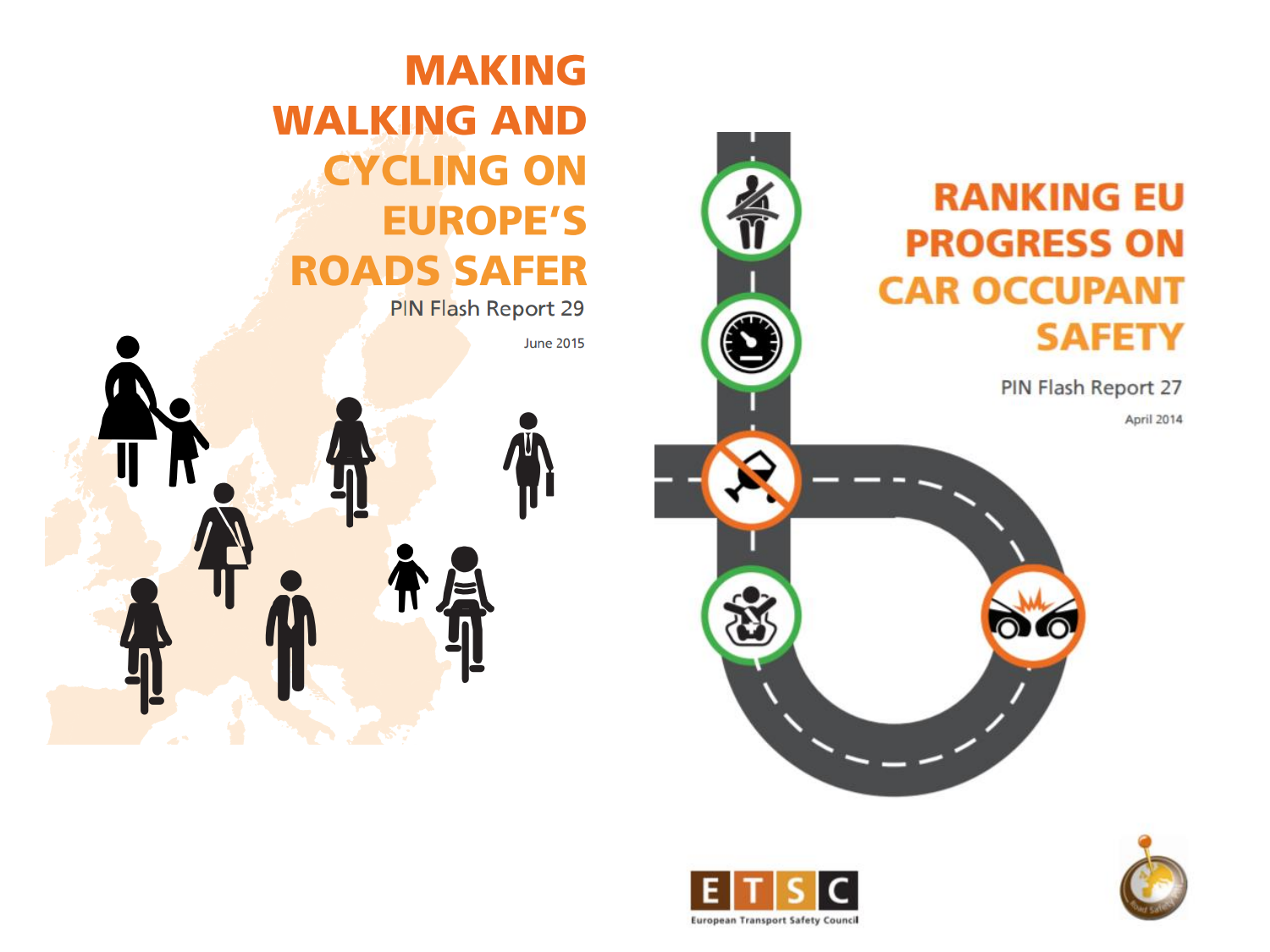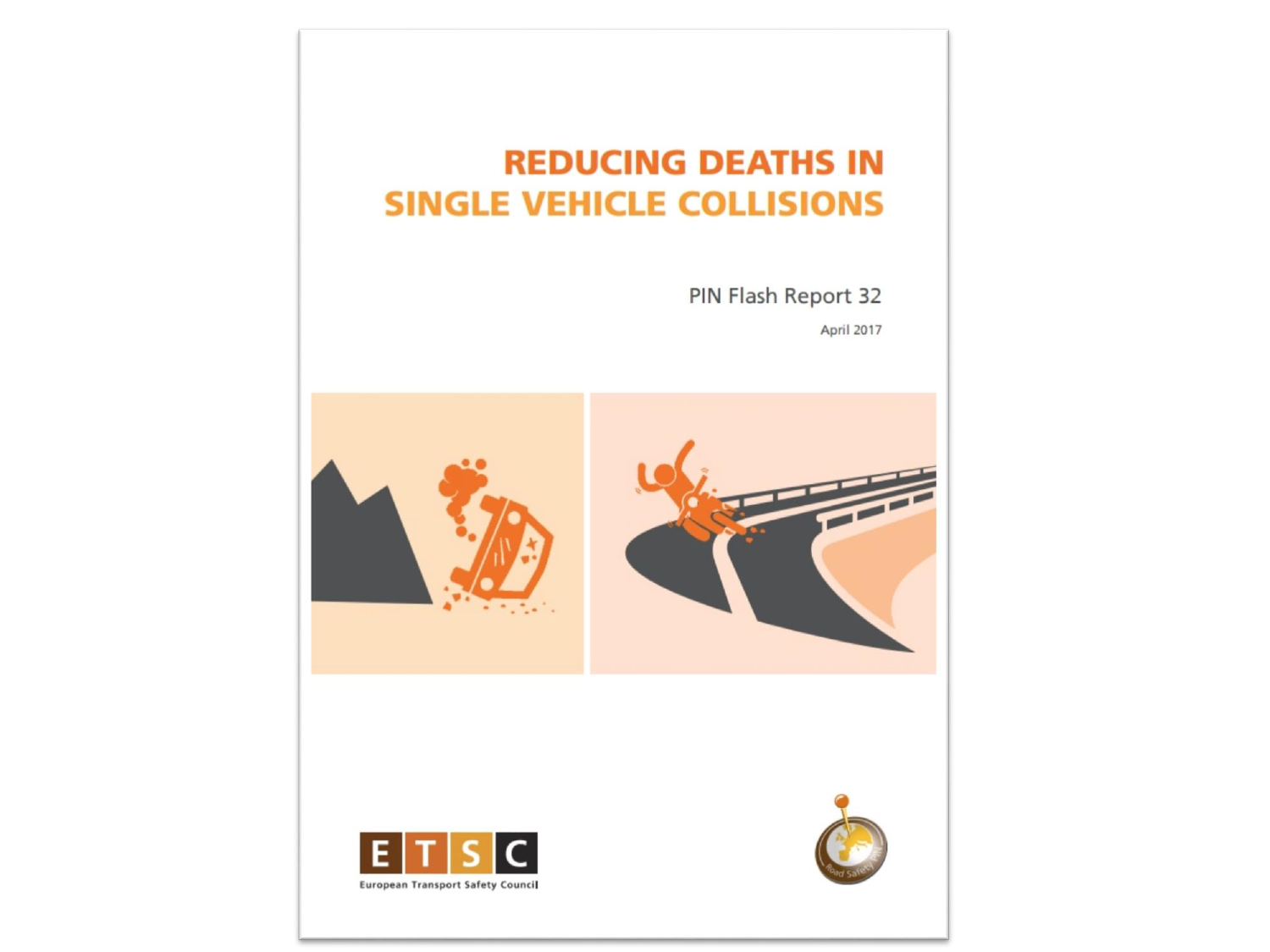# 7,300

road users lost their lives in 2015 in SVCs in the EU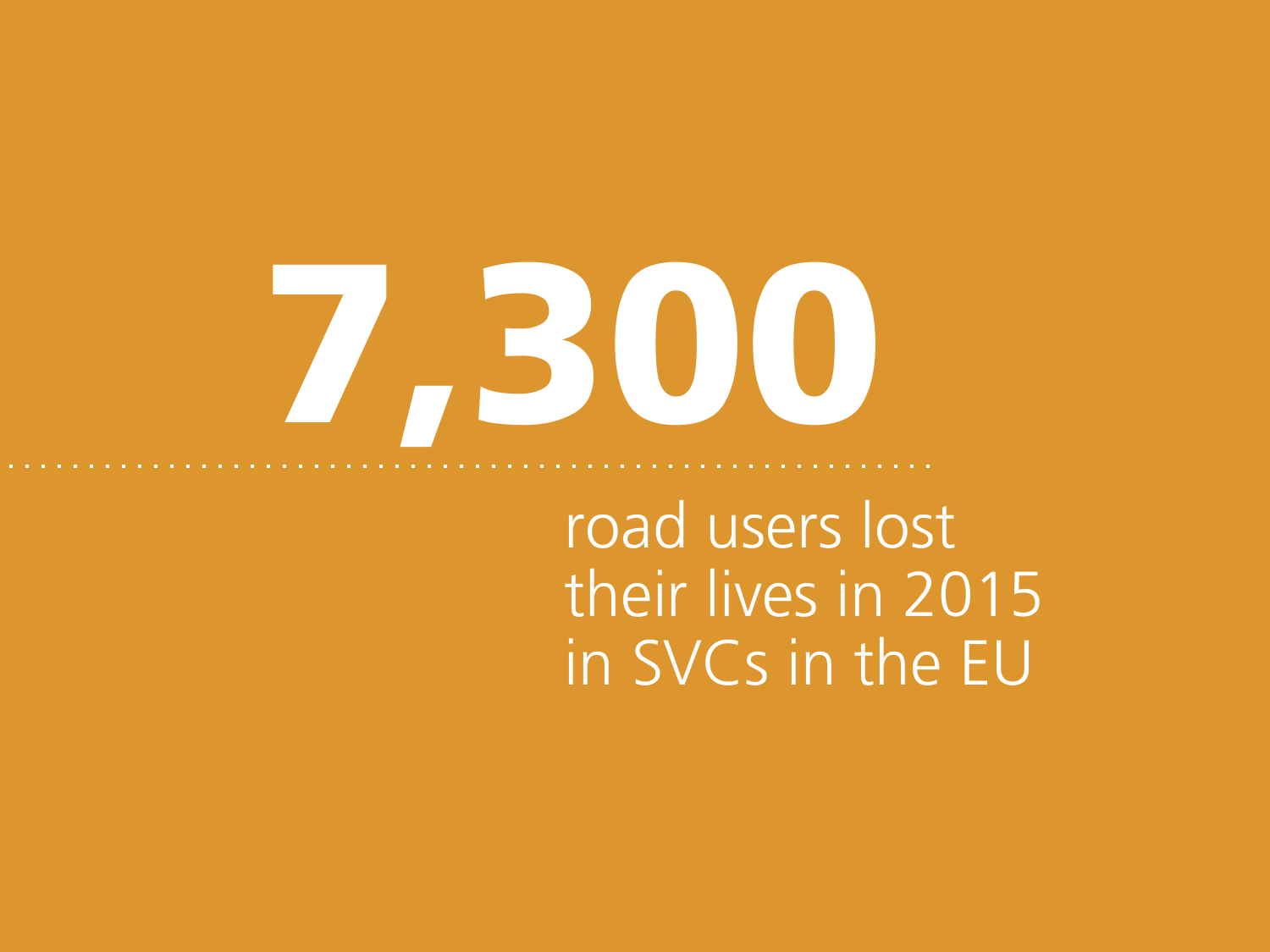## **SINGLE VEHICLE COLLISIONS**



of road deaths happen in collisions involving only one motorised vehicle.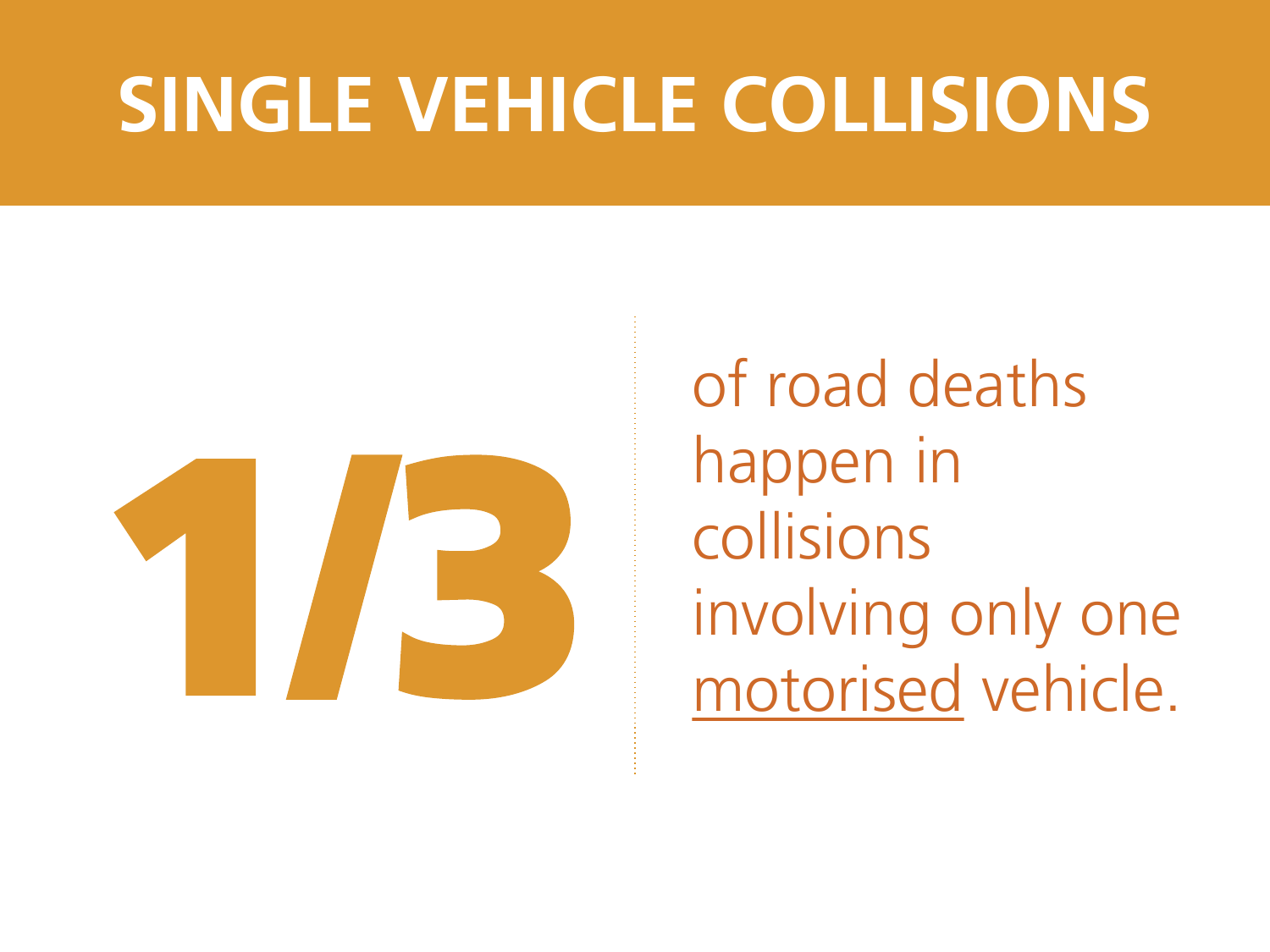#### **DEATHS IN SVC as a PROPORTION (%) OF ALL ROAD DEATHS**

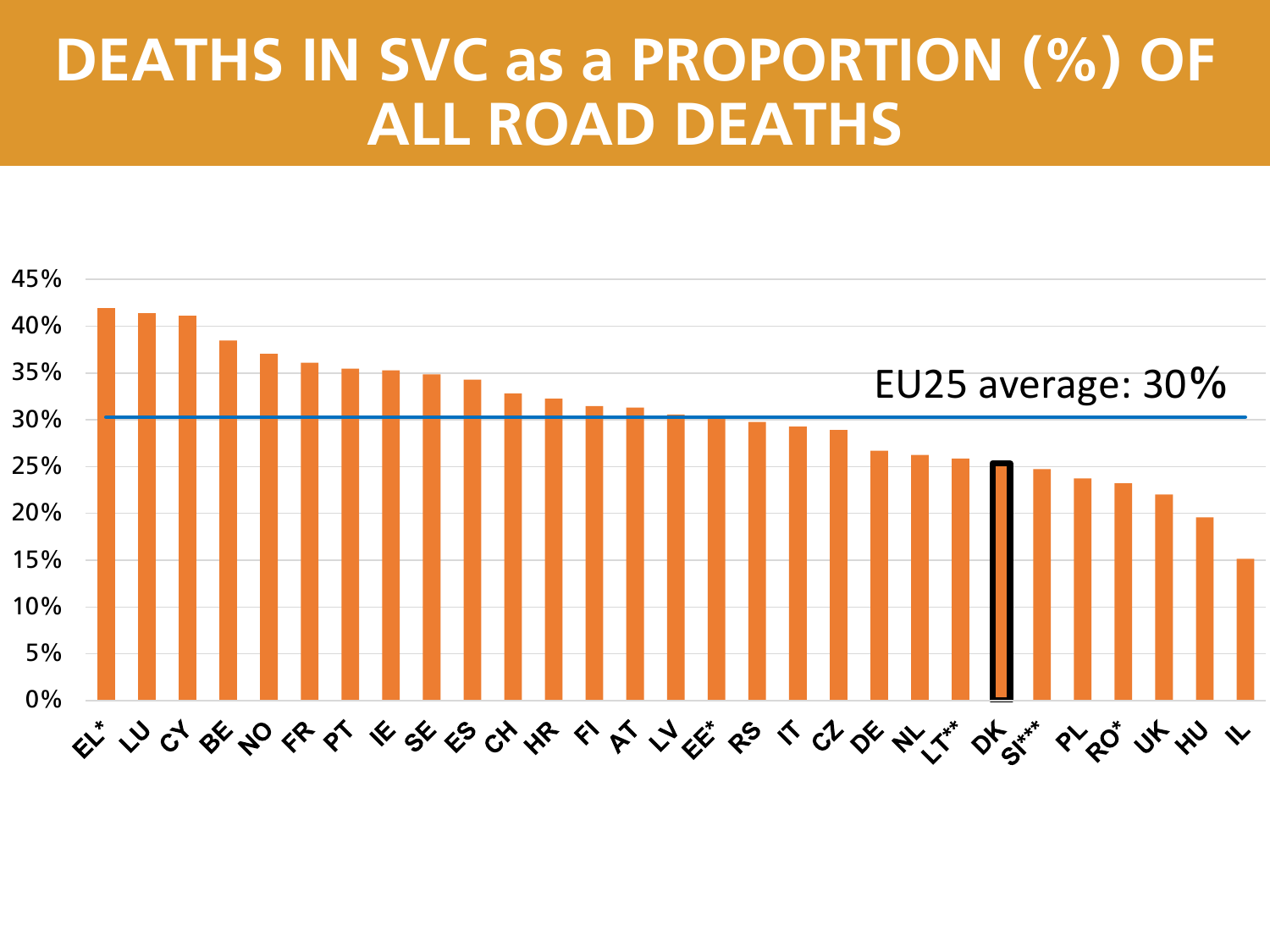# **DEATHS IN SVC**

- 68% of deaths in SVC are car occupants
- 7% of deaths in SVC are lorry occupants
- Motorcyclist deaths are disproportionally high
- Mainly on rural roads
- Involving older cars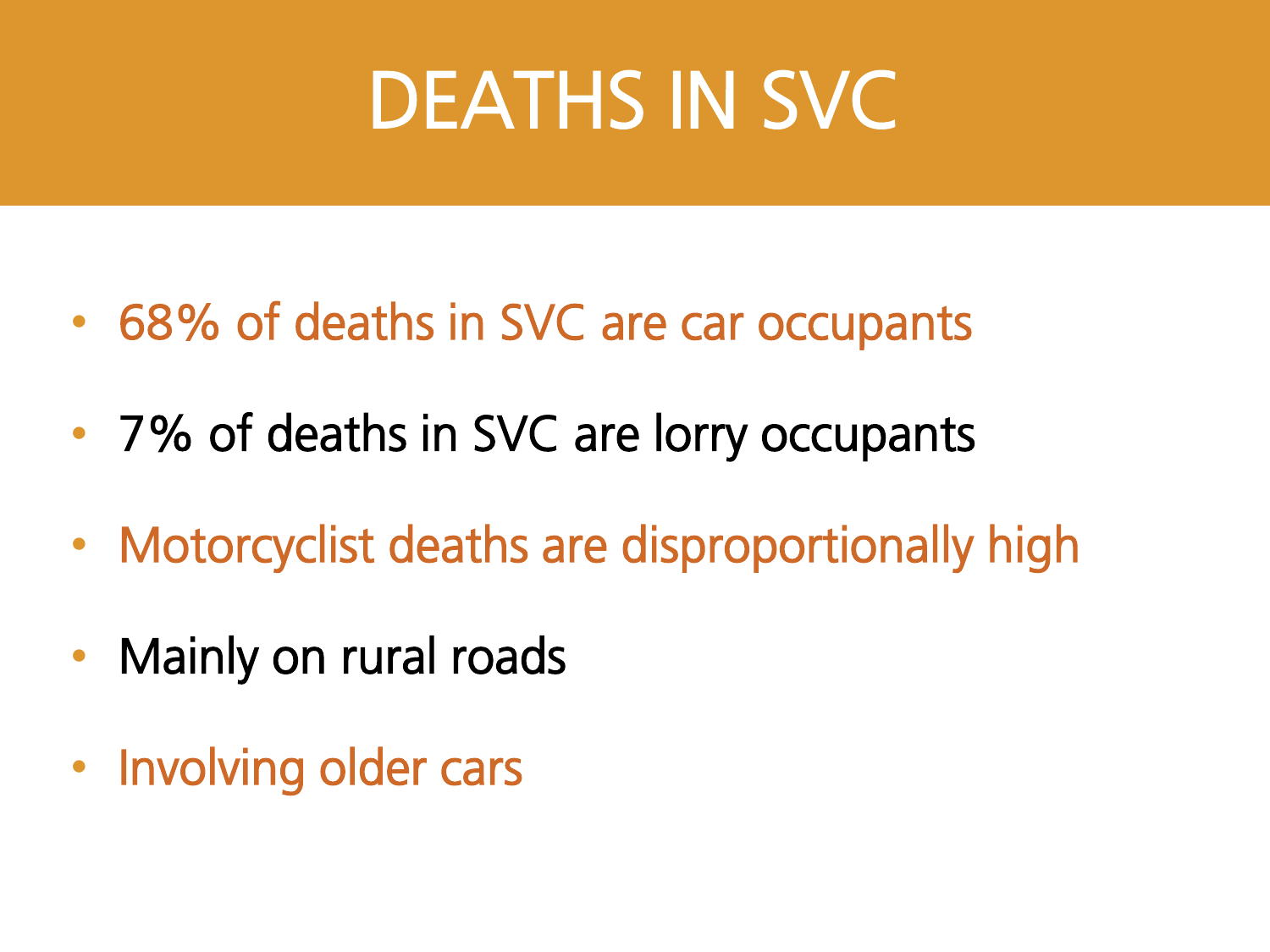#### **REDUCTION IN DEATHS IN SVC vs DEATHS in MULTI MOTOR VEHICLE COLLISIONS**

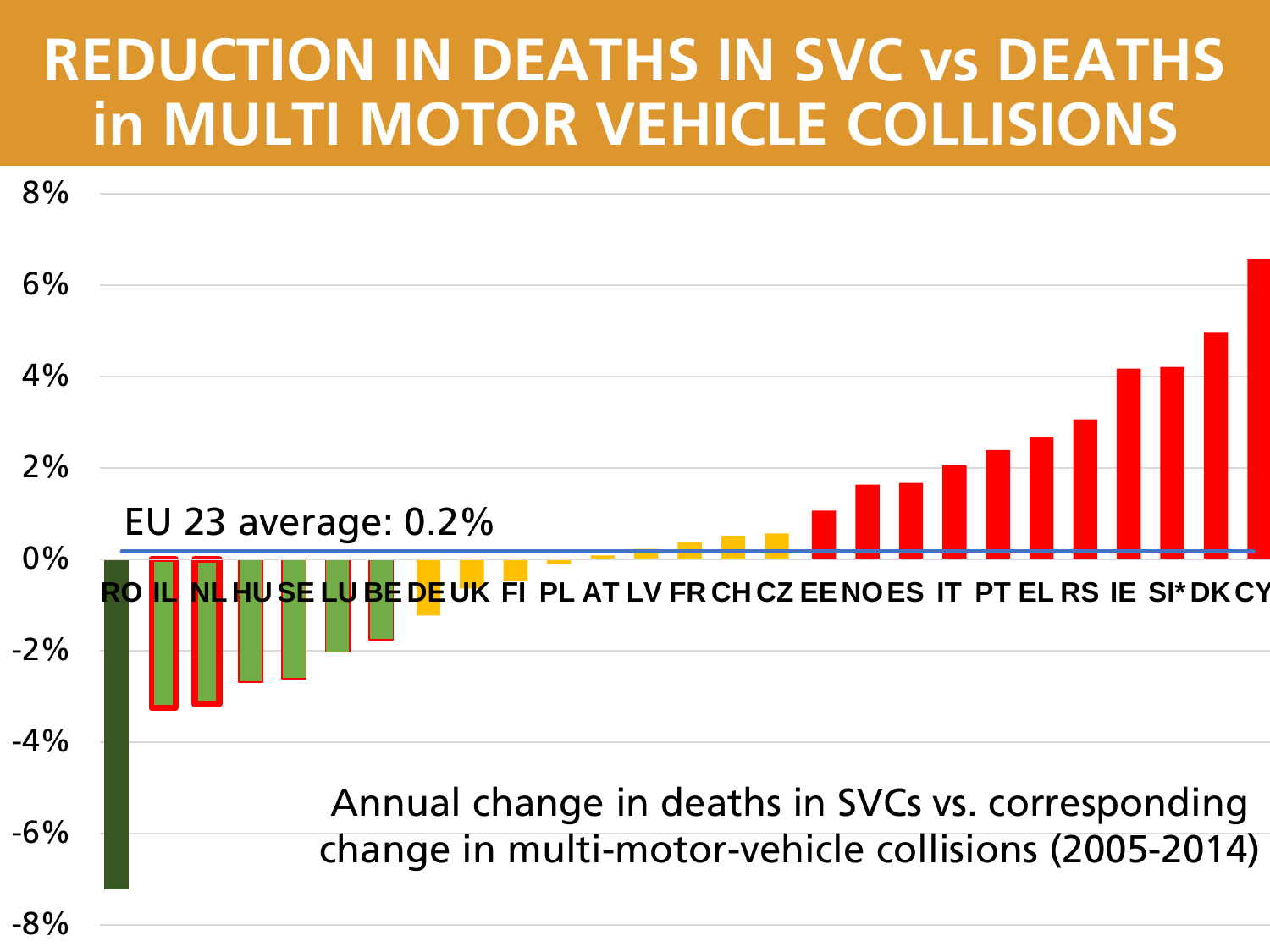#### Main causes of deaths in SVC

#### Speeding Drink or drug driving Fatigue **Distraction** Unforgiving roadsides Infrastructure Environmental conditions No seat-belt

Young and inexperienced drivers

Technical failure of the vehicle

Suicides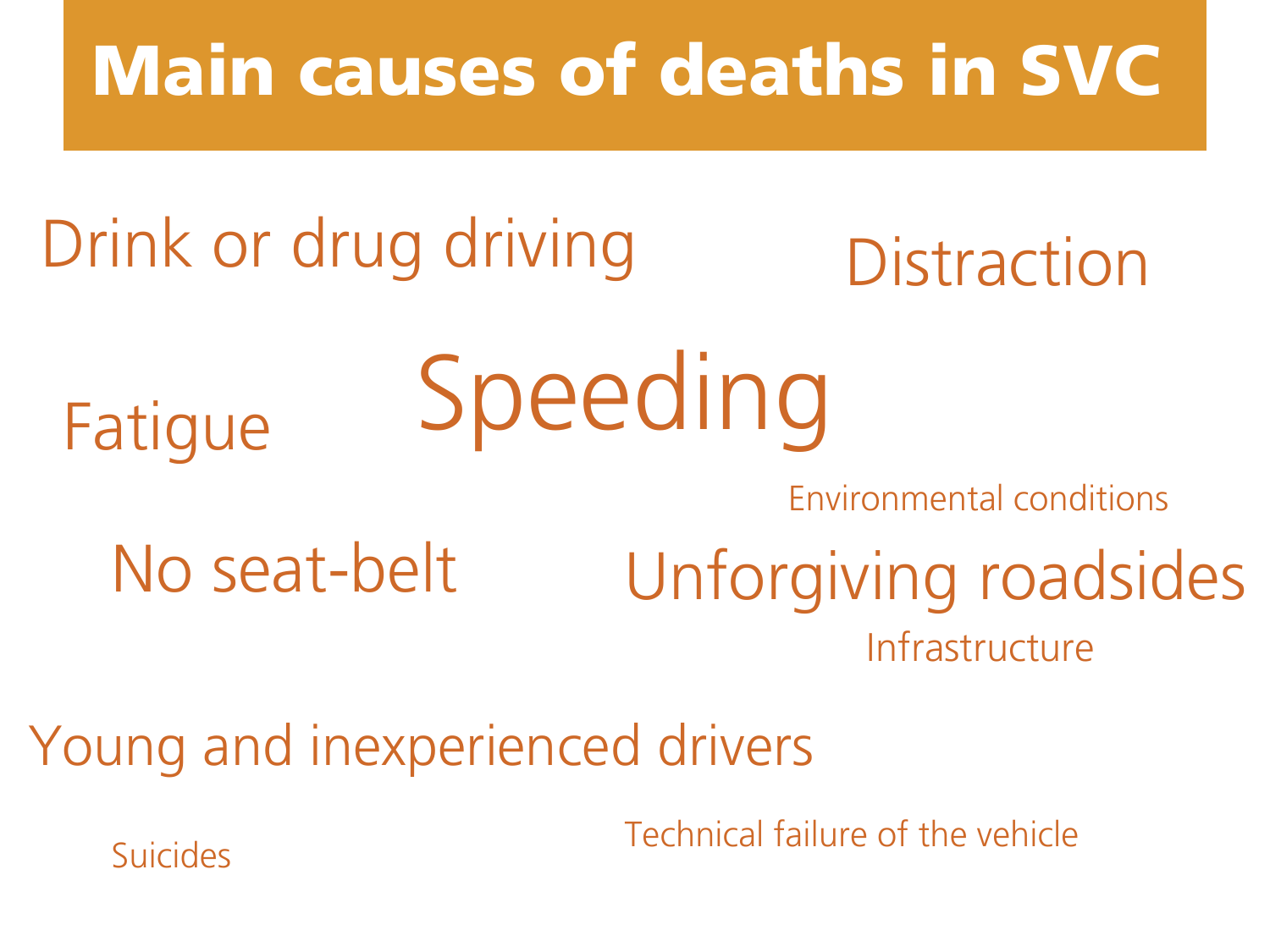## **ETSC RECOMMENDATIONS**

- $\checkmark$  Human factors
- $\checkmark$  Vehicle safety
- $\checkmark$  Road design factors
- $\checkmark$  In-depth accident investigations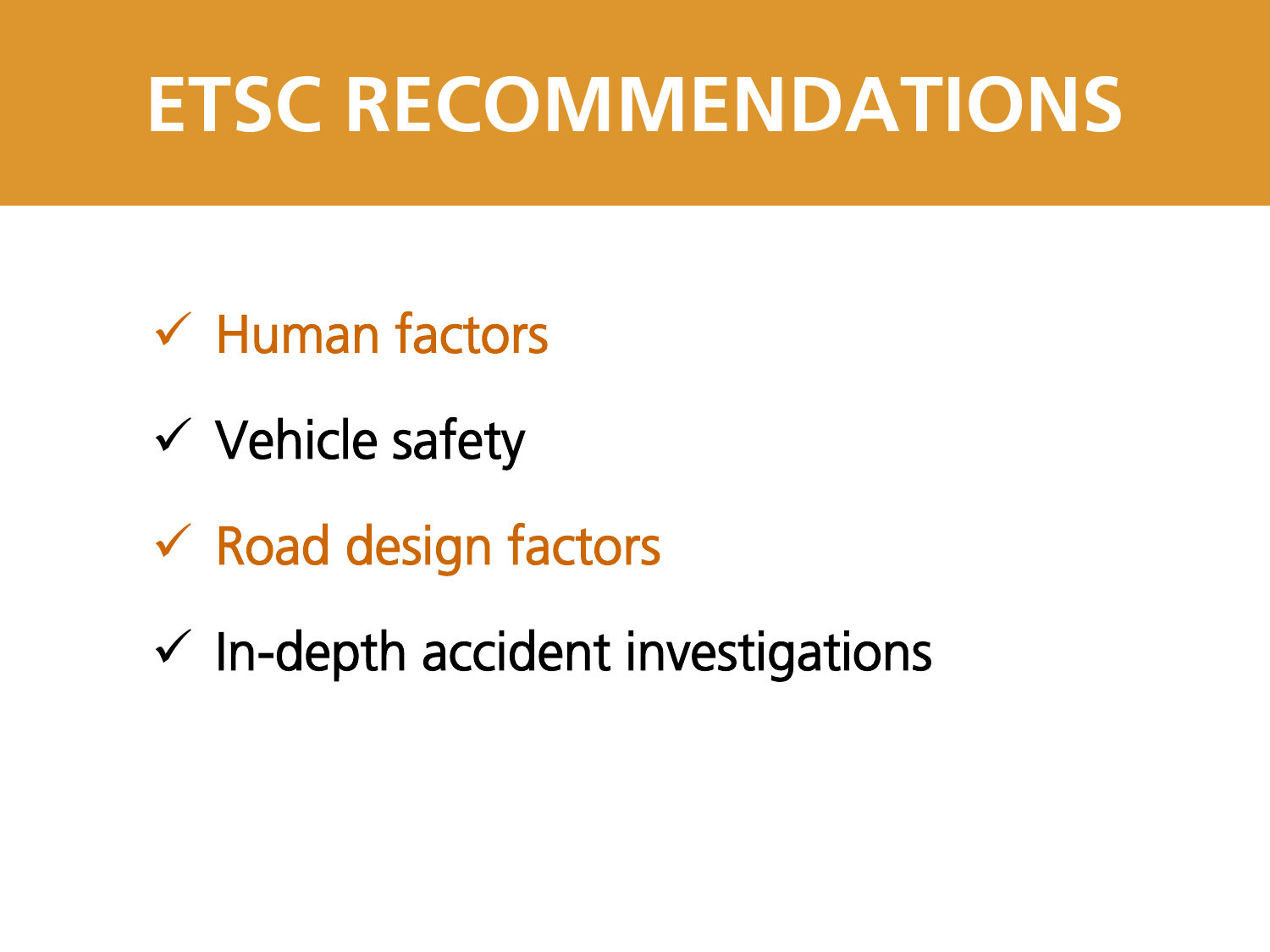## **HUMAN FACTORS**



#### Member States

- Enforcement, enforcement, enforcement
- Introduce Graduated Driving Licence systems and stricter demerit points for newly licenced-drivers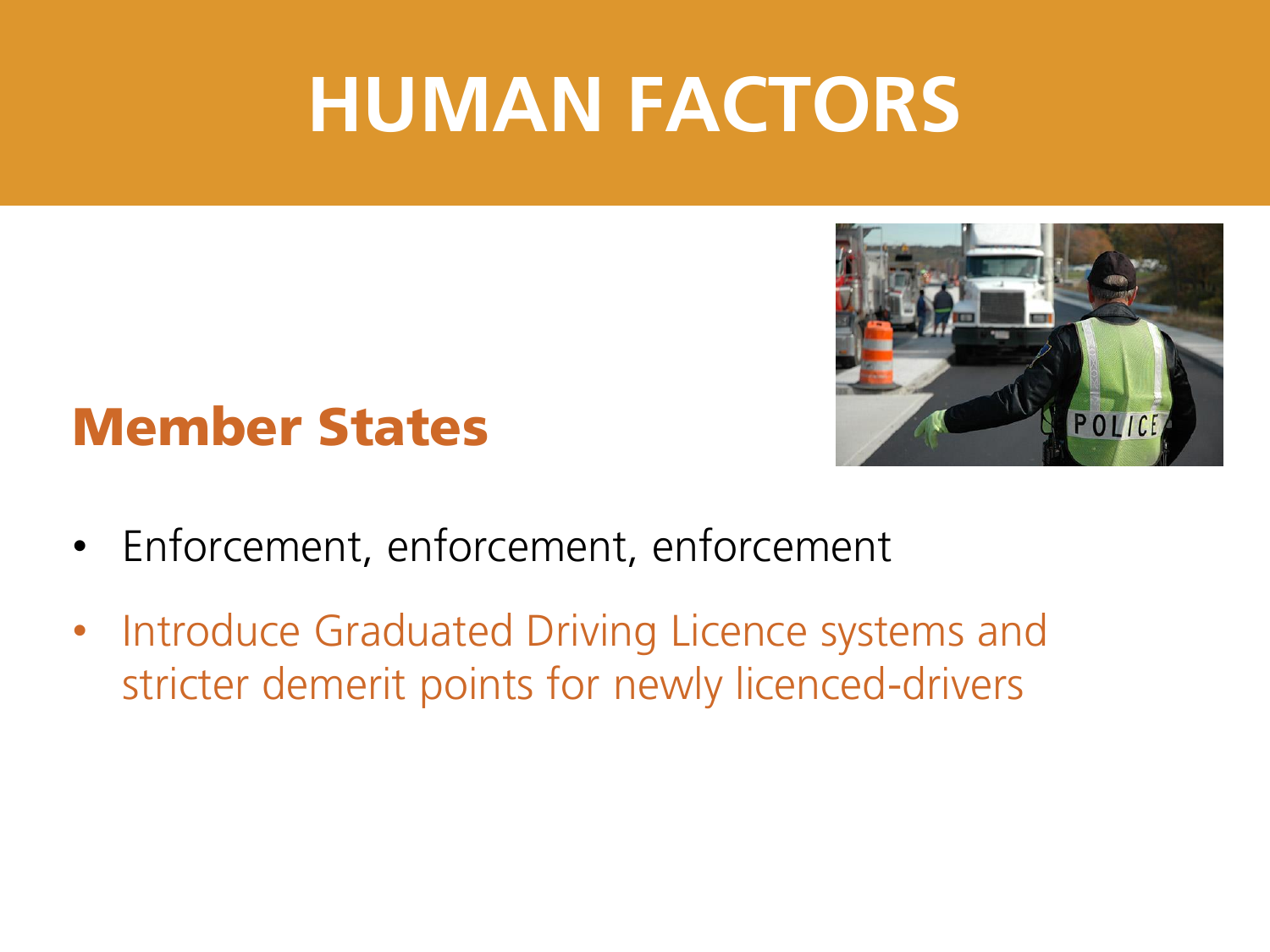## **VEHICLE SAFETY**

#### EU

- Fit all new vehicles with overridable Intelligent Speed Assistance, Automated Emergency Braking (AEB), advanced Seat Belt Reminders (SBR)
- Standards for alcohol interlocks
- Upgrade type approval collision tests to EuroNCAP requirements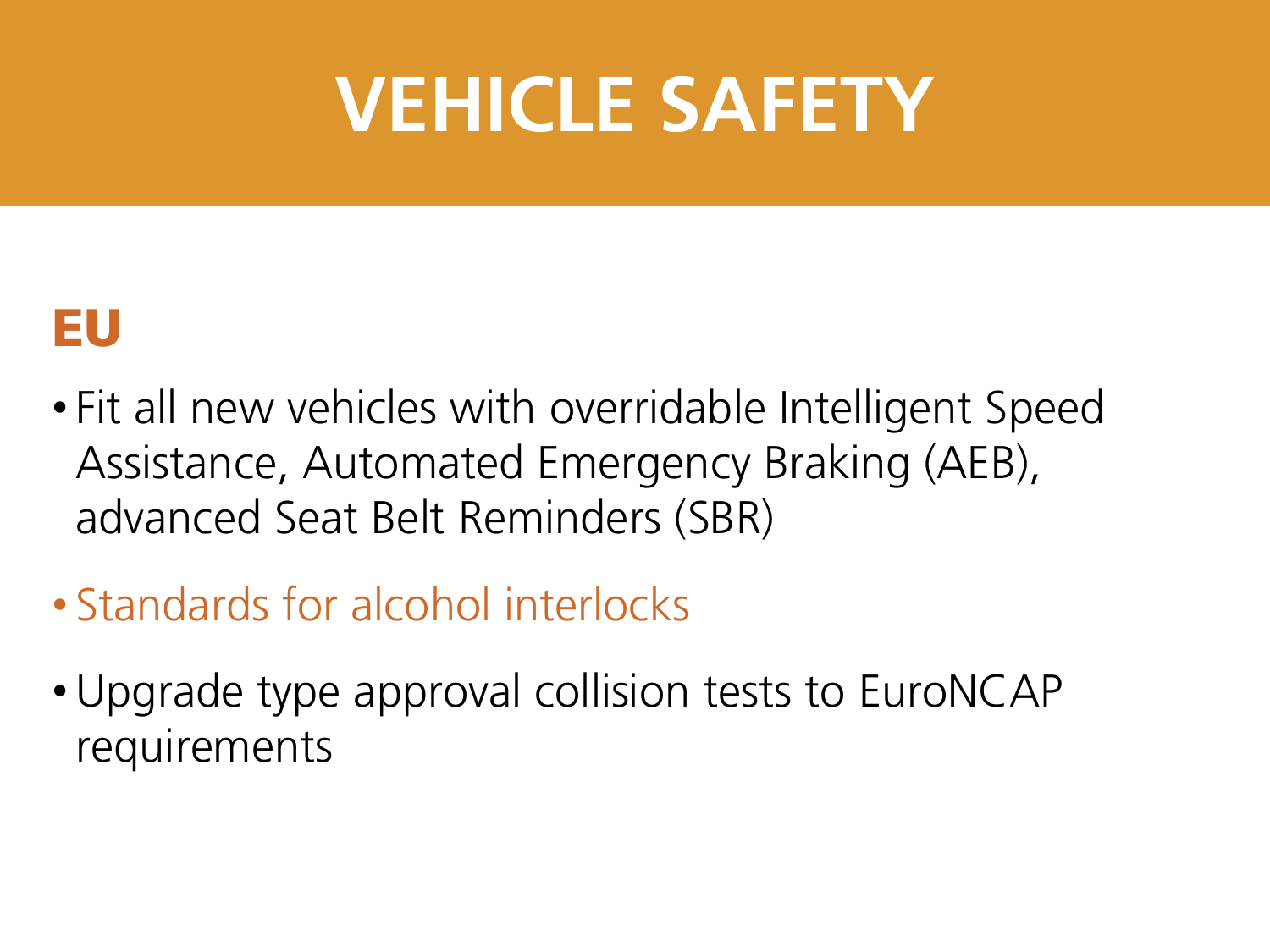# **Road design – Member States**



- Implement the Infrastructure Safety Management Directive on all main roads.
- Apply the concepts of "self-explaining and self-enforcing roads" and "forgiving roadsides".
- Ensure that barrier terminals at both ends are crashworthy.
- Design safer slopes and ditches to prevent rollovers, or put barriers in place.
- Set a target of upgrading roads to 3-star or better on all roads and 4-star or better on roads with high traffic volume.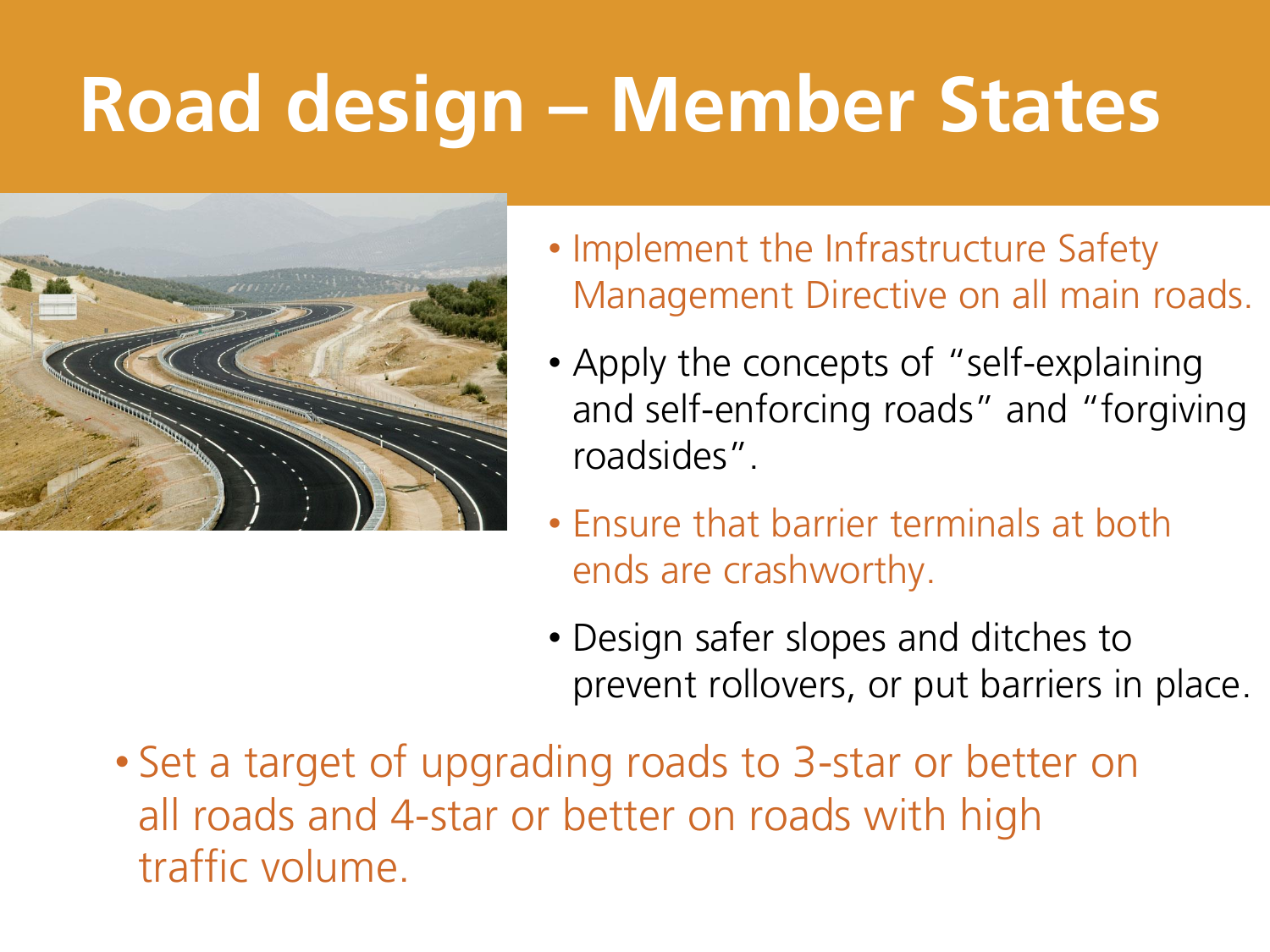## **ROAD DESIGN – EU**

Promote the safe system approach in Europe

Revise the Infrastructure Safety Management Directive

- o Extend the application of the instruments of the Directive to cover all motorways and main rural and urban roads.
- o Extend the rules to tunnels covered by the Tunnel Directive 2004/54 and uphold the effects of the Tunnel Directive.
- o Set up guidelines for the provision and maintenance of road markings and safety barriers.
- o Support common EU curricula for auditors and inspectors.